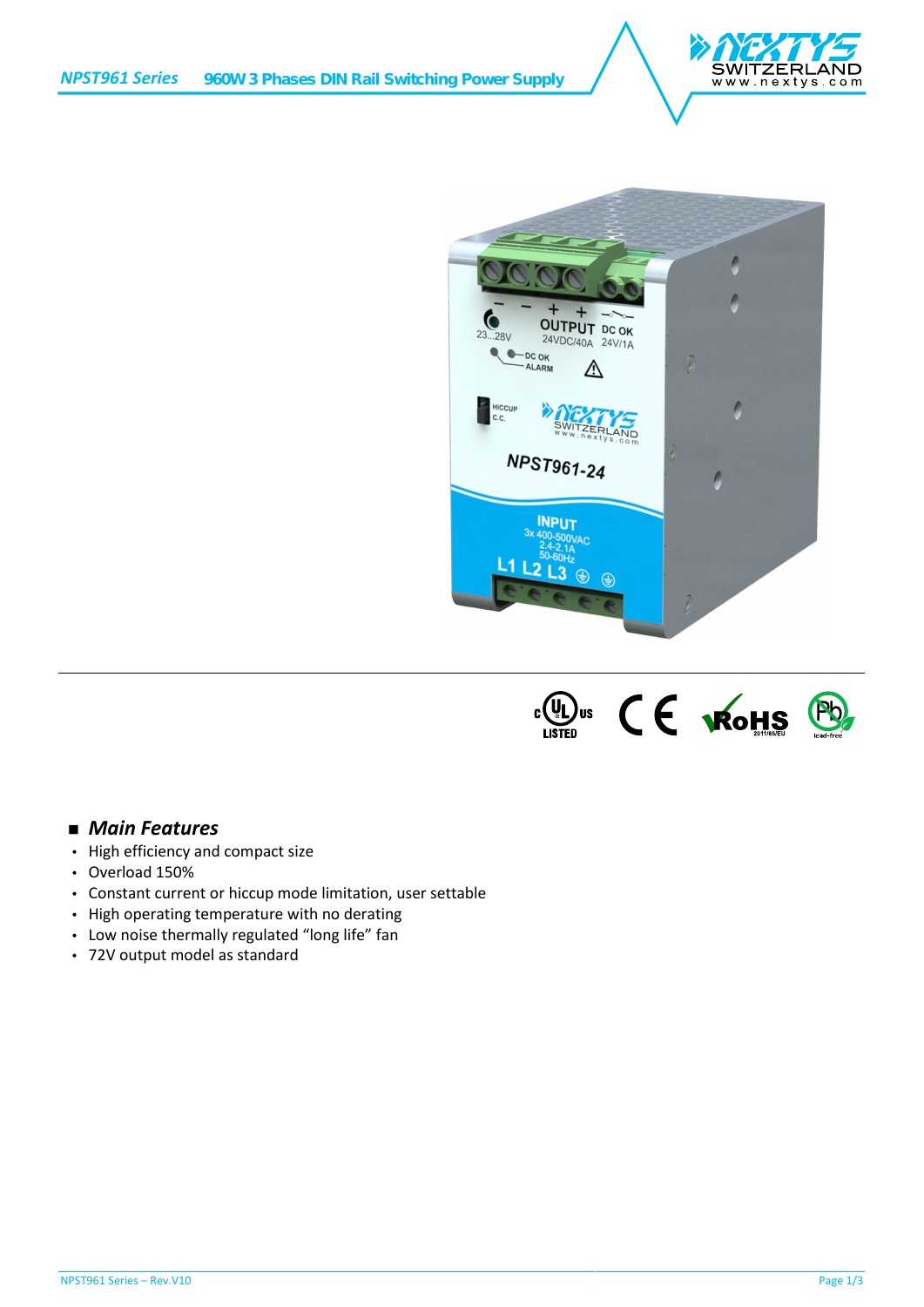## *NPST961 Series 960W 3 Phases DIN Rail Switching Power Supply*



| <b>TECHNICAL DATA</b>                               |                                                                                                                                            |                                                               |                   |  |
|-----------------------------------------------------|--------------------------------------------------------------------------------------------------------------------------------------------|---------------------------------------------------------------|-------------------|--|
| <b>Model type</b>                                   | <b>NPST961-24</b>                                                                                                                          | <b>NPST961-48</b>                                             | <b>NPST961-72</b> |  |
| <b>OUTPUT DATA</b>                                  |                                                                                                                                            |                                                               |                   |  |
| Rated voltage                                       | 24Vdc                                                                                                                                      | 48Vdc                                                         | 72Vdc             |  |
| Adj. output voltage range                           | 2328Vdc                                                                                                                                    | 4555Vdc                                                       | 7285Vdc           |  |
| Continuous current                                  | 40A                                                                                                                                        | 20A                                                           | 13.3A             |  |
| Overload limit in constant current mode             | 44A                                                                                                                                        | 22A                                                           | 15A               |  |
| Overload limit in hiccup mode (max. 5s)             | 60A                                                                                                                                        | 30A                                                           | 20A               |  |
| Load regulation                                     | $\leq 1\%$                                                                                                                                 |                                                               | $\leq 0.5\%$      |  |
| Ripple & Noise <sup>1</sup>                         |                                                                                                                                            | $\leq 150$ mVpp                                               |                   |  |
| Hold up time                                        |                                                                                                                                            | $\geq 15 \text{ms}$                                           |                   |  |
| Protections                                         | Overload, short circuit: Constant current or Hiccup mode (user settable)<br>٠<br>٠<br>Thermal protection<br>Output overvoltage             |                                                               |                   |  |
| Output overvoltage protection                       | $\geq$ 33Vdc                                                                                                                               | $\geq 68$ Vdc                                                 | $\geq 100$ Vdc    |  |
| <b>Status Signals</b>                               | DC OK - green LED<br>٠<br><b>OVERLOAD</b> - red LED<br>DC OK - dry contact (NO, 24Vdc / 1A)<br>٠                                           |                                                               |                   |  |
| Parallel connection <sup>2</sup>                    |                                                                                                                                            | Possible for power or redundancy (with external ORing module) |                   |  |
| <b>INPUT DATA</b>                                   |                                                                                                                                            |                                                               |                   |  |
|                                                     |                                                                                                                                            |                                                               |                   |  |
| Input AC rated voltage <sup>3</sup>                 | Nominal: 3 phases, 400500Vac (UL certified)<br>Range: 340550Vac                                                                            |                                                               |                   |  |
| Frequency                                           |                                                                                                                                            | 4763Hz                                                        |                   |  |
| Input DC rated voltage                              |                                                                                                                                            | 520725Vdc                                                     |                   |  |
|                                                     |                                                                                                                                            |                                                               |                   |  |
| Input AC rated current<br>$V$ in = 400 $V$ ac       |                                                                                                                                            |                                                               |                   |  |
| $Vin = 500$ Vac                                     | 2.4A<br>2.1A                                                                                                                               |                                                               |                   |  |
|                                                     |                                                                                                                                            |                                                               |                   |  |
| Input DC rated current<br>$Vin = 520Vdc$            |                                                                                                                                            | 2.2A                                                          |                   |  |
| $V$ in = 725 $V$ dc                                 |                                                                                                                                            | 1.7A                                                          |                   |  |
|                                                     |                                                                                                                                            |                                                               |                   |  |
| Inrush peak current <sup>4</sup> / I <sup>2</sup> t | ≤ 50A / $1.86A^2s$                                                                                                                         |                                                               |                   |  |
| Touch (leakage) current                             |                                                                                                                                            | $\leq 0.1$ mA                                                 |                   |  |
| Internal protection fuse                            | None, external fuse must be provided                                                                                                       |                                                               |                   |  |
| Recommended external protection                     | Fuse 3x 10AT or 3x MCB 10A C curve<br>It is strongly recommended to provide external surge arresters (SPD) according to local regulations. |                                                               |                   |  |
| <b>GENERAL DATA</b>                                 |                                                                                                                                            |                                                               |                   |  |
| Efficiency                                          | >92.5%                                                                                                                                     | > 92.5%                                                       | >93%              |  |
| Dissipated power                                    | < 78W                                                                                                                                      | < 78W                                                         | < 73W             |  |
| Operating temperature <sup>5</sup>                  |                                                                                                                                            | $-40^{\circ}$ C + 70 $^{\circ}$ C<br>UL certified up to 45°C  |                   |  |
| Derating                                            |                                                                                                                                            | - 15W/°C over 45°C                                            |                   |  |
| Storage temperature                                 |                                                                                                                                            | $-40^{\circ}$ C + 80 $^{\circ}$ C                             |                   |  |
| Humidity                                            |                                                                                                                                            | 595% r.H. non condensing                                      |                   |  |
| Life time expectation                               | 63'200h (7.2 years) at 25°C ambient full load                                                                                              |                                                               |                   |  |
| <b>MTBF</b>                                         | MIL-HDBK-217F                                                                                                                              | > 500'000h at 25°C ambient full load                          |                   |  |
| Overvoltage category                                | EN50178                                                                                                                                    | Ш                                                             |                   |  |
| Pollution degree                                    | IEC60664-1                                                                                                                                 | 2                                                             |                   |  |
| <b>Protection Class</b>                             | <b>CLASS</b><br>٠                                                                                                                          | T                                                             |                   |  |
| Input / output isolation                            |                                                                                                                                            | 4.2kVdc                                                       |                   |  |
| Input / ground isolation                            | 2.2kVdc                                                                                                                                    |                                                               |                   |  |
|                                                     |                                                                                                                                            |                                                               |                   |  |
| Output / ground isolation                           |                                                                                                                                            | 0.75kVdc                                                      |                   |  |
| Safety Standards                                    | <b>UL508</b><br>EN60950<br>EN50178                                                                                                         | (certified E356563)<br>(reference)<br>(reference)             |                   |  |
| <b>EMC</b> Emission                                 | EN55011 (CISPR11)<br>٠<br>EN55022 (CISPR22)                                                                                                | Class A<br>Class A                                            |                   |  |
| <b>EMC Immunity</b>                                 | EN61000-4-2<br>EN61000-4-3<br>EN61000-4-4<br>EN61000-4-5<br>EN61000-4-11                                                                   | Level 3<br>Level 3<br>Level 3<br>Level 4<br>Level 2           |                   |  |
| Protection degree                                   | EN60529                                                                                                                                    | <b>IP20</b>                                                   |                   |  |
|                                                     |                                                                                                                                            |                                                               |                   |  |
| Vibration sinuosoidal                               | ٠<br>IEC 60068-2-6                                                                                                                         | (5-17.8Hz: ±1.6mm; 17.8-500Hz: 2g 2hours / axis (X,Y,Z)       |                   |  |
| Shock                                               | IEC 60068-2-27<br>٠                                                                                                                        | (30g 6ms, 20g 11ms; 3 bumps / direction, 18 bumps total)      |                   |  |